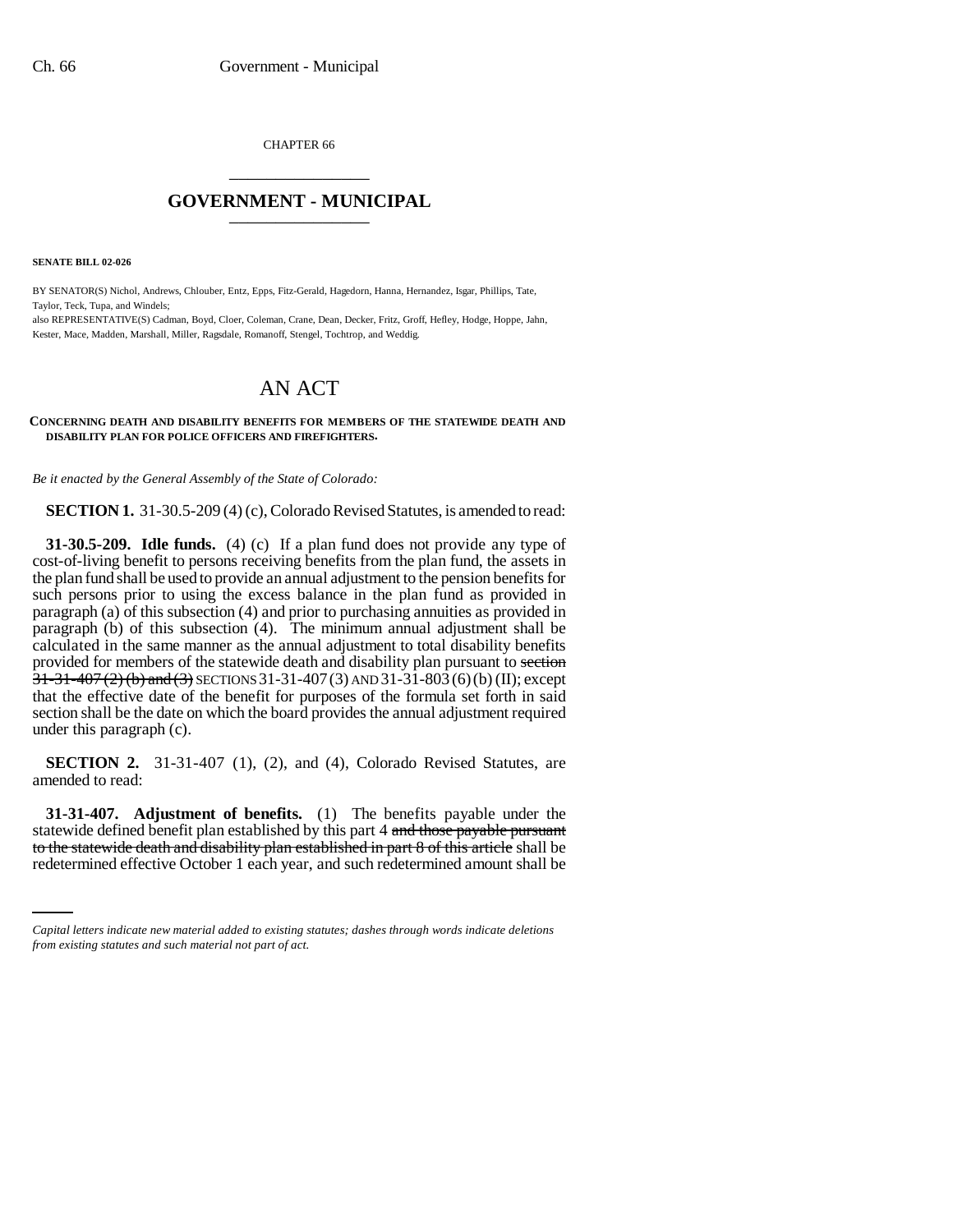Government - Municipal Ch. 66

payable for the following twelve months. To be eligible for redetermination, such benefits shall have been paid for at least twelve calendar months prior to the effective date of redetermination. The annual redetermination of benefits provided in this section shall be required only for those employers not exempted by section 31-31-401 (1) which, on January 1, 1980, were providing an annual cost of living adjustment to pension benefits provided pursuant to this article or article 30.5 of this title. The annual redetermination of benefits made pursuant to this section shall be in lieu of any other annual cost of living adjustment. except for employer-determined and locally financed rank escalation benefits allowed in section 31-30.5-307 (1) (b) (II).

(2) (a) Subject to the limitations contained in subsection (3) of this section, and except for total disability benefits payable pursuant to sections 31-31-803 (1) and 31-31-806.5, the redetermination of benefits payable under subsection (1) of this section shall be computed as follows: The amount of the benefit on the effective date of the benefit shall be increased by a percentage to be determined by the board but no more than three percent for each full year contained in the period commencing with the effective date of the benefit and ending with the effective date of the redetermination.

(b) The redetermination of total disability benefits payable pursuant to sections 31-31-803 (1) and 31-31-806.5 shall be computed as follows: The redetermined amount of the benefit shall be the amount calculated by application of the formula set forth in subparagraph (II) of paragraph (a) of subsection  $(3)$  of this section, but in no event shall the amount of the benefit on the effective date of the benefit be increased by more than three percent for each full year contained in the period commencing with the effective date of the benefit and ending with the effective date of the redetermination.

(4) The cost of the adjustment of benefits provided by this section shall be funded in the same manner as other defined benefits established by this part 4. and part 8 of this article.

**SECTION 3.** 31-31-801 (1), Colorado Revised Statutes, is amended, and the said 31-31-801 is further amended BY THE ADDITION OF THE FOLLOWING NEW SUBSECTIONS, to read:

**31-31-801. Definitions.** As used in this part 8, unless the context otherwise requires:

(1) "Assigned duties" means those specific tasks or jobs designated by the employer for a particular position within a job classification. The term does not include the duties of a member's rank or grade that the member is not actually required to REGULARLY perform in the position which the member occupies.

(3.2) "PERMANENT OCCUPATIONAL DISABILITY" MEANS AN OCCUPATIONAL DISABILITY CAUSED BY A CONDITION THAT IS PERMANENT OR DEGENERATIVE, AND FOR WHICH THERE IS NO PROGNOSIS FOR IMPROVEMENT OR RECOVERY THROUGH SURGICAL TREATMENT, COUNSELING, MEDICATION, THERAPY, OR OTHER MEANS.

(3.4) "TEMPORARY OCCUPATIONAL DISABILITY" MEANS AN OCCUPATIONAL DISABILITY FOR WHICH THERE IS A PROGNOSIS FOR IMPROVEMENT OR RECOVERY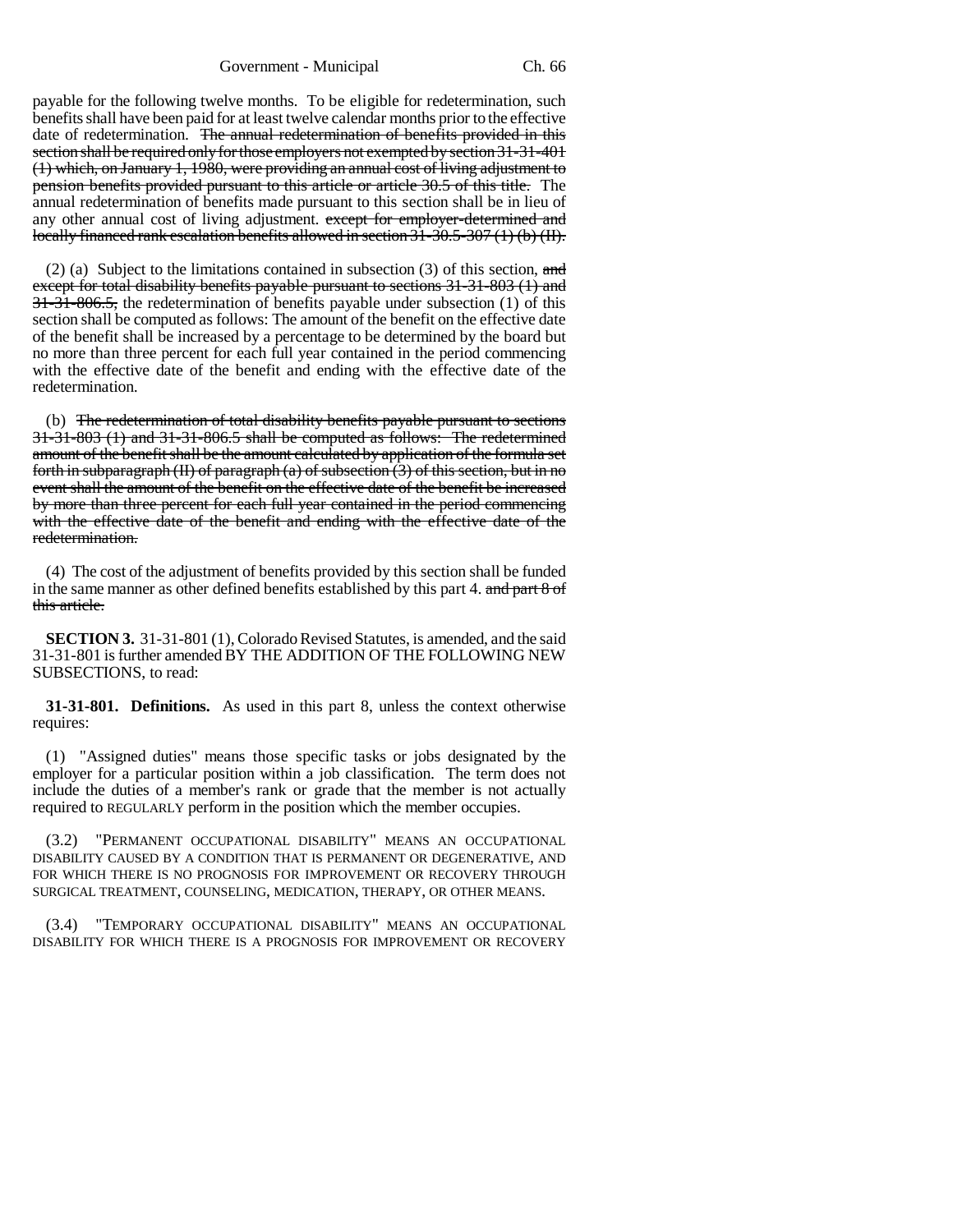THROUGH SURGICAL TREATMENT, COUNSELING, MEDICATION, THERAPY, OR OTHER MEANS.

**SECTION 4.** 31-31-803 (1) (b) (III), the introductory portion to 31-31-803 (2) (a), 31-31-803 (4) (a) (I), (5) (a), (6), and (7), the introductory portion to 31-31-803 (8) (a), and 31-31-803 (8) (a) (III) and (8) (b), Colorado Revised Statutes, are amended, and the said 31-31-803 is further amended BY THE ADDITION OF THE FOLLOWING NEW SUBSECTIONS, to read:

**31-31-803. Retirement for disability.** (1) (b) Notwithstanding subsection (5) of this section, a member eligible for the normal annual disability benefit for total disability may elect to receive one of the following disability benefit options in lieu of the normal annual disability benefit provided under paragraph (a) of this subsection (1):

(III) Option 3. A reduced annual disability benefit payable to the member and, upon the member's death, all of such reduced annual disability benefit to be paid to the member's surviving spouse and dependent children, if any, until the death of the surviving spouse, THE DEATH OF ANY ADULT DEPENDENT CHILD FOUND TO BE INCAPACITATED BY THE BOARD, or until the youngest child, REGARDLESS OF ENROLLMENT IN SCHOOL OR MARITAL STATUS, reaches twenty-three years of age, whichever is later.

(2) (a) A member who becomes occupationally disabled, as defined in section 31-31-801 (3), AND IS AWARDED A DISABILITY RETIREMENT PRIOR TO OCTOBER 1, 2002, shall be retired from active service for such time as the occupational disability continues and shall be eligible to receive the disability benefit provided by this subsection  $(2)$  or section  $3\overline{1}$ -31-806.5 if the member:

(2.1) (a) A MEMBER WHO BECOMES PERMANENTLY OCCUPATIONALLY DISABLED, AS DEFINED IN SECTION 31-31-801 (3.2), SHALL BE RETIRED FROM ACTIVE SERVICE FOR SUCH TIME AS THE PERMANENT OCCUPATIONAL DISABILITY CONTINUES AND SHALL BE ELIGIBLE TO RECEIVE THE DISABILITY BENEFIT PROVIDED BY THIS SUBSECTION (2.1) OR SECTION 31-31-806.5 IF THE MEMBER:

(I) IS NOT ELIGIBLE FOR THE NORMAL RETIREMENT PENSION DESCRIBED IN SECTION 31-31-403 OR A LOCAL DEFINED BENEFIT RETIREMENT PENSION SELECTED PURSUANT TO SECTION 31-31-704 (3) OR PROVIDED PURSUANT TO ARTICLE 30.5 OF THIS TITLE; OR

(II) HAS NOT REACHED AGE FIFTY-FIVE WITH TWENTY-FIVE YEARS OF ACCUMULATED SERVICE AS A MEMBER AND IS A PARTICIPANT UNDER THE STATEWIDE MONEY PURCHASE PLAN PURSUANT TO PART 5 OF THIS ARTICLE OR UNDER A LOCAL MONEY PURCHASE PLAN.

THE ANNUAL DISABILITY BENEFIT FOR A PERMANENT OCCUPATIONAL DISABILITY FOR A MEMBER WHO IS RETIRED PURSUANT TO PARAGRAPH (a) OF THIS SUBSECTION (2.1) SHALL BE FIFTY PERCENT OF THE ANNUAL BASE SALARY BEING PAID TO THE MEMBER IMMEDIATELY PRECEDING RETIREMENT FOR DISABILITY.

(2.2) (a) A MEMBER WHO BECOMES TEMPORARILY OCCUPATIONALLY DISABLED,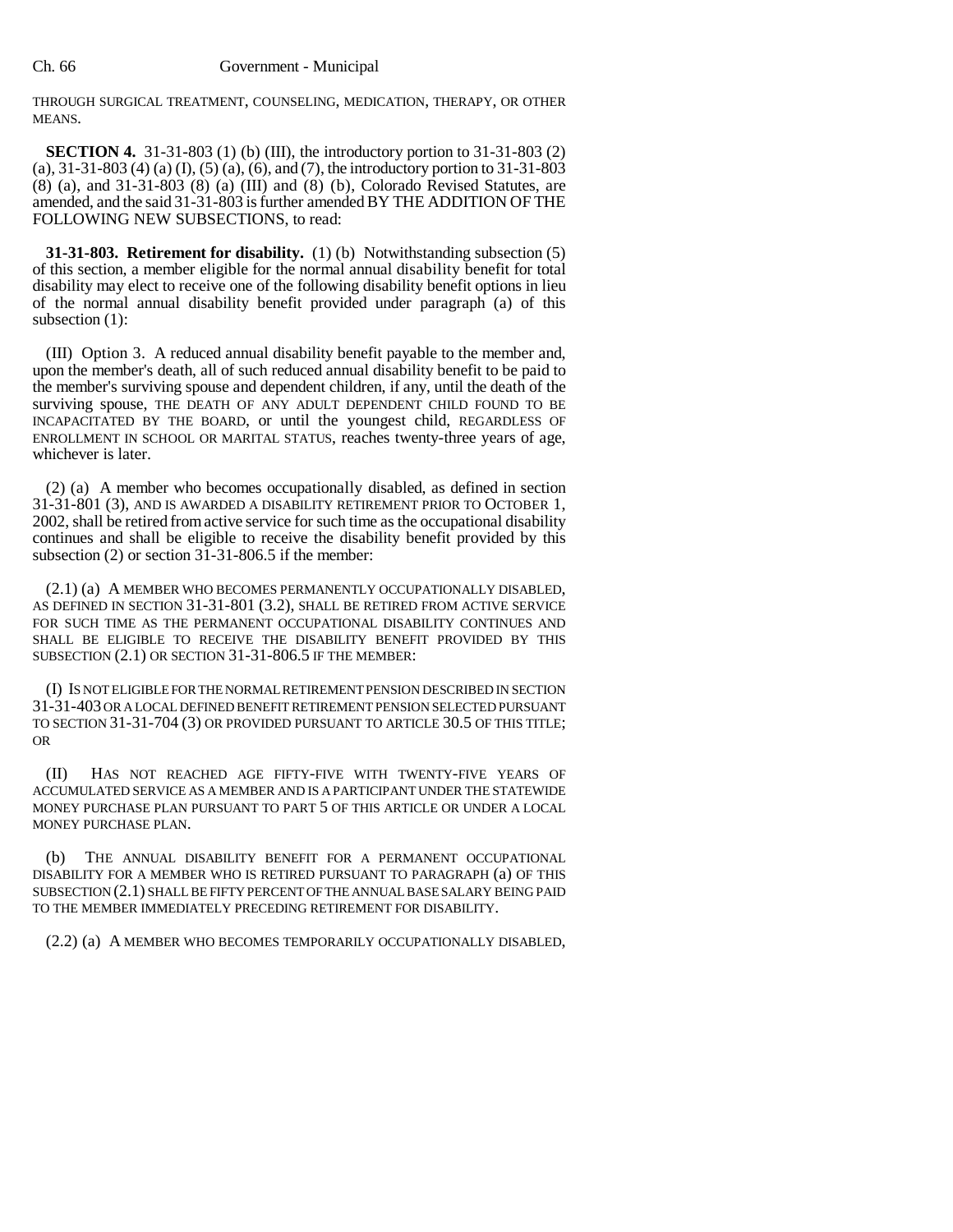AS DEFINED IN SECTION 31-31-801 (3.4), SHALL BE RETIRED FROM ACTIVE SERVICE FOR SUCH TIME AS THE TEMPORARY OCCUPATIONAL DISABILITY CONTINUES FOR A PERIOD UP TO FIVE YEARS FROM THE DATE OF ORIGINAL DISABLEMENT AND SHALL BE ELIGIBLE TO RECEIVE THE DISABILITY BENEFIT PROVIDED BY THIS SUBSECTION (2.2) OR SECTION 31-31-806.5 IF THE MEMBER:

(I) IS NOT ELIGIBLE FOR THE NORMAL RETIREMENT PENSION DESCRIBED IN SECTION 31-31-403 OR A LOCAL DEFINED BENEFIT RETIREMENT PENSION SELECTED PURSUANT TO SECTION 31-31-704 (3) OR PROVIDED PURSUANT TO ARTICLE 30.5 OF THIS TITLE; OR

(II) HAS NOT REACHED AGE FIFTY-FIVE WITH TWENTY-FIVE YEARS OF ACCUMULATED SERVICE AS A MEMBER AND IS A PARTICIPANT UNDER THE STATEWIDE MONEY PURCHASE PLAN PURSUANT TO PART 5 OF THIS ARTICLE OR UNDER A LOCAL MONEY PURCHASE PLAN.

(b) THE ANNUAL DISABILITY BENEFIT FOR A TEMPORARY OCCUPATIONAL DISABILITY FOR A MEMBER WHO IS RETIRED PURSUANT TO PARAGRAPH (a) OF THIS SUBSECTION (2.2) SHALL BE FORTY PERCENT OF THE ANNUAL BASE SALARY BEING PAID TO THE MEMBER IMMEDIATELY PRECEDING RETIREMENT FOR DISABILITY.

(c) A MEMBER FOUND TO HAVE A TEMPORARY OCCUPATIONAL DISABILITY SHALL BE SUBJECT TO REEXAMINATION AT SUCH TIMES AND IN SUCH MANNER AS THE BOARD MAY DIRECT. BASED ON THE RECOMMENDATIONS OF THE PHYSICIAN PANEL, THE BOARD MAY REQUIRE TREATMENT, COUNSELING, OR THERAPY NECESSARY TO REHABILITATE THE MEMBER FOR RETURN TO WORK. AT THE TIME OF REEXAMINATION, A MEMBER WITH A TEMPORARY DISABILITY SHALL PROVIDE EVIDENCE OF COMPLIANCE WITH THE REQUIREMENTS ESTABLISHED BY THE BOARD. BENEFITS MAY BE TERMINATED BY THE BOARD IF THE MEMBER FAILS TO MAKE REHABILITATION EFFORTS OR IF SUFFICIENT EVIDENCE OF COMPLIANCE AND CONTINUING DISABILITY IS NOT PROVIDED TO THE BOARD BY THE DISABLED MEMBER.

(d) A MEMBER WHO REMAINS DISABLED MAY APPLY FOR AN UPGRADE TO PERMANENT OCCUPATIONAL DISABILITY OR TO TOTAL DISABILITY NO LATER THAN SIX MONTHS PRIOR TO THE END OF FIVE YEARS FROM THE DATE OF ORIGINAL DISABLEMENT. A MEMBER MAY BE UPGRADED TO A PERMANENT OCCUPATIONAL DISABILITY UPON A FINDING BY THE BOARD THAT THE MEMBER MEETS THE DEFINITION CONTAINED IN SECTION 31-31-801 (3.2) OR TO A TOTAL DISABILITY UPON A FINDING BY THE BOARD THAT THE MEMBER MEETS THE DEFINITION CONTAINED IN SECTION 31-31-801 (4). AFTER THE FIVE-YEAR PERIOD, BENEFITS SHALL CEASE UNLESS THE MEMBER HAS BEEN UPGRADED TO EITHER PERMANENT OCCUPATIONAL DISABILITY OR TOTAL DISABILITY.

(e) A MEMBER WHOSE DISABILITY BENEFITS CEASE AND WHO IS NOT RESTORED TO ACTIVE SERVICE OR A MEMBER WHO ELECTS TO TERMINATE HIS OR HER DISABILITY BENEFITS SHALL BE ENTITLED TO:

(I) ANY VESTED BENEFIT EARNED THROUGH HIS OR HER YEARS OF SERVICE PRIOR TO BECOMING DISABLED, PAYABLE AT NORMAL RETIREMENT AGE; OR

(II) A REFUND OF THE MEMBER'S CONTRIBUTIONS IF NO BENEFIT IS VESTED.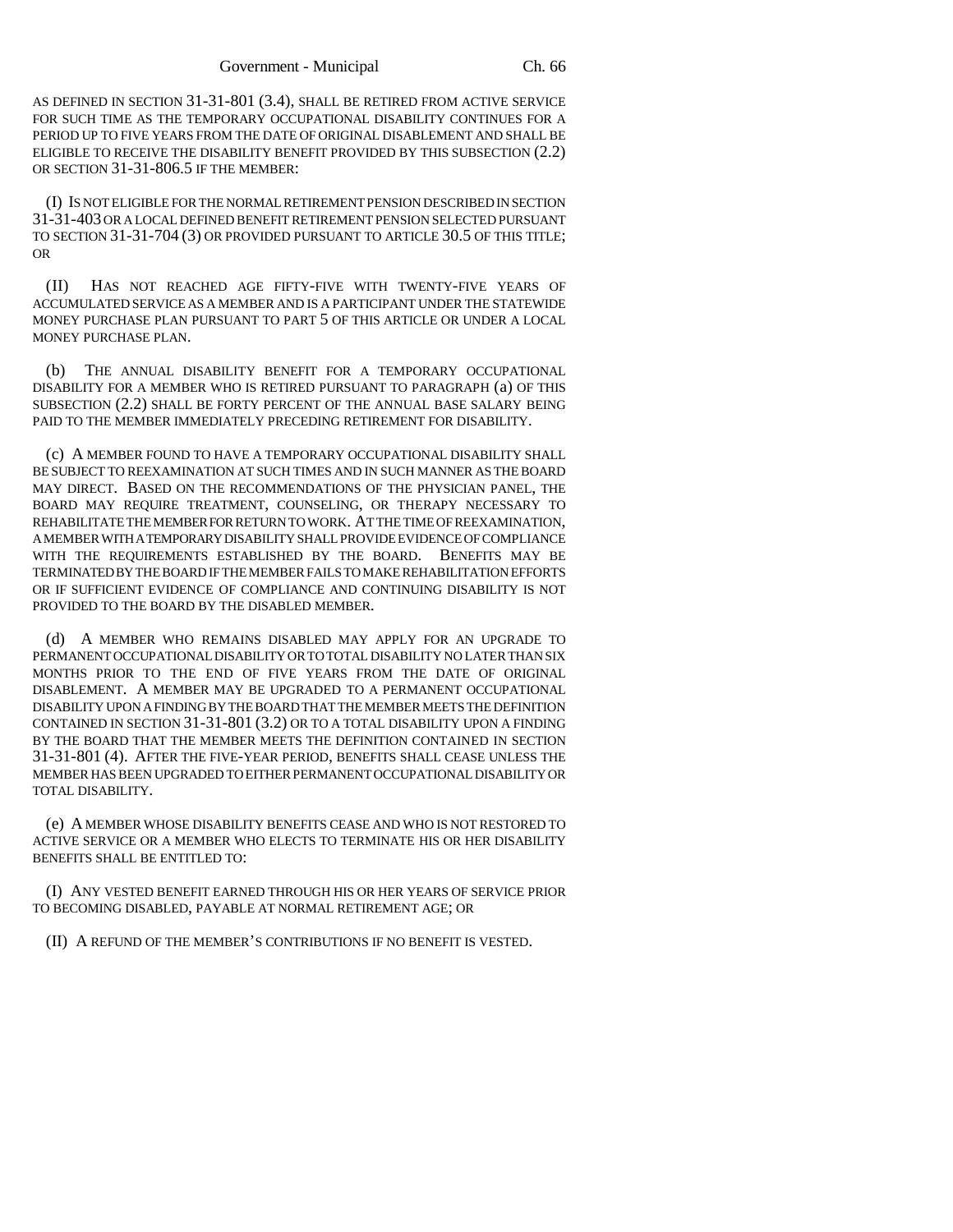## Ch. 66 Government - Municipal

(4) (a) (I) The determination of disability, whether occupational or total or whether on-duty, shall be made by the board, and the board shall consider reports to be made by a panel of three physicians who shall be appointed by the board upon the recommendation of a medical advisor with whom the board shall contract to provide advisory services AND ANY OTHER EVIDENCE THE BOARD DEEMS RELEVANT. The board shall not make a determination of disability unless two of the three physicians examining the applicant agree that a disability exists, but the board shall not be bound by the physicians' determination that a disability exists.

(5) (a) Any member who is awarded a TOTAL disability pension OR A PERMANENT OCCUPATIONAL DISABILITY PENSION under this section or section 31-31-806.5 shall be eligible to receive the applicable normal disability pension provided in this section or to make an election for a reduced pension in the manner provided in this section.

 $(6)$  (a) The benefits established pursuant to this section are eligible for annual cost of living adjustments as permitted in section 31-31-407. THE BENEFITS PAYABLE UNDER THE STATEWIDE DEATH AND DISABILITY PLAN ESTABLISHED IN THIS PART 8 SHALL BE REDETERMINED EFFECTIVE OCTOBER 1 EACH YEAR, AND SUCH REDETERMINED AMOUNT SHALL BE PAYABLE FOR THE FOLLOWING TWELVE MONTHS. TO BE ELIGIBLE FOR REDETERMINATION, SUCH BENEFITS SHALL HAVE BEEN PAID FOR AT LEAST TWELVE CALENDAR MONTHS PRIOR TO THE EFFECTIVE DATE OF REDETERMINATION. THE ANNUAL REDETERMINATION OF BENEFITS MADE PURSUANT TO THIS SECTION SHALL BE IN LIEU OF ANY OTHER ANNUAL COST OF LIVING ADJUSTMENT.

(b) (I) FOR THE REDETERMINATION OF OCCUPATIONAL DISABILITY BENEFITS PAYABLE PURSUANT TO SECTIONS 31-31-803 (2),(2.1), AND (2.2) AND 31-31-806.5, THE AMOUNT OF THE BENEFIT ON THE EFFECTIVE DATE OF THE BENEFIT SHALL BE INCREASED BY A PERCENTAGE TO BE DETERMINED BY THE BOARD BUT NOT MORE THAN THREE PERCENT FOR EACH FULL YEAR CONTAINED IN THE PERIOD COMMENCING WITH THE EFFECTIVE DATE OF THE BENEFIT AND ENDING WITH THE EFFECTIVE DATE OF THE REDETERMINATION.

(II) FOR THE REDETERMINATION OF TOTAL DISABILITY BENEFITS PAYABLE PURSUANT TO SECTIONS 31-31-803 (1) AND 31-31-806.5, THE AMOUNT OF THE BENEFIT ON THE EFFECTIVE DATE OF THE BENEFIT SHALL BE INCREASED BY THREE PERCENT FOR EACH FULL YEAR CONTAINED IN THE PERIOD COMMENCING WITH THE EFFECTIVE DATE OF THE BENEFIT AND ENDING WITH THE EFFECTIVE DATE OF THE REDETERMINATION.

(c) THE COST OF THE ADJUSTMENT OF BENEFITS PROVIDED BY THIS SECTION SHALL BE FUNDED IN THE SAME MANNER AS OTHER BENEFITS ESTABLISHED BY THIS PART 8.

(7) The benefits payable under this section or section 31-31-806.5 to any member who is AWARDED AN OCCUPATIONAL DISABILITY PRIOR TO OCTOBER 1,2002, A TOTAL DISABILITY, OR WHO IS PERMANENTLY OCCUPATIONALLY DISABLED AND WHO IS also receiving ELIGIBLE TO RECEIVE payments from the member's separate retirement account pursuant to section 31-31-406 OR A SIMILAR PROVISION IN A LOCAL PENSION PLAN shall be reduced by an amount that is the actuarial equivalent of the benefits such member receives IS ELIGIBLE TO RECEIVE from the separate retirement account, whether the benefits received from the account are paid on a periodic basis or in a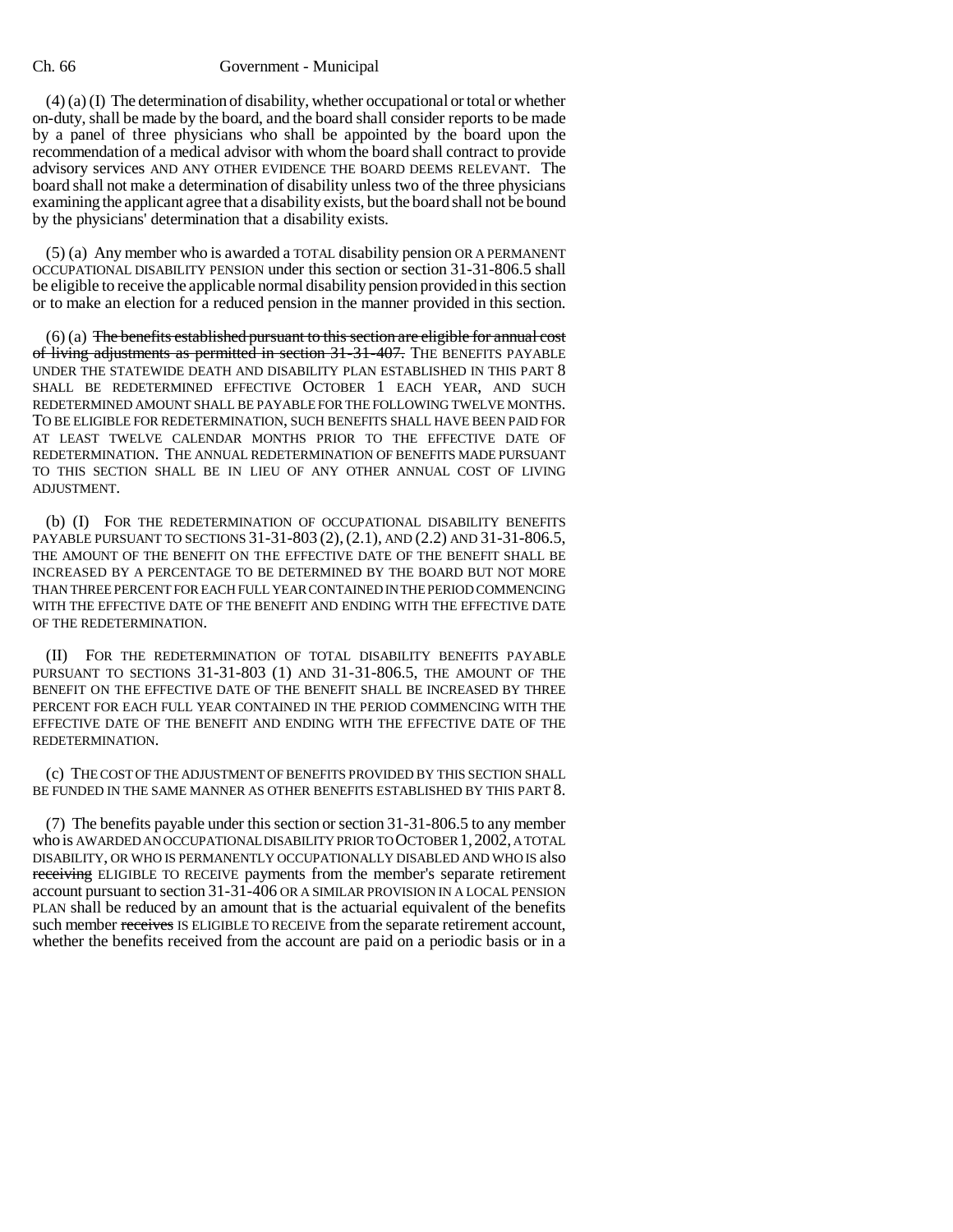#### lump sum.

(8) (a) A member eligible for an A PERMANENT occupational disability benefit under subsection  $(2)$  SUBSECTION  $(2.1)$  of this section or an A PERMANENT occupational disability benefit under section 31-31-806.5 may elect to receive one of the following disability benefit options in lieu of such disability benefit:

(III) Option 3. A reduced annual disability benefit payable jointly to the member and the member's designated beneficiary and, upon the death of either, one-half of such reduced disability benefit to be paid to the survivor for life. A REDUCED ANNUAL DISABILITY BENEFIT PAYABLE TO THE MEMBER AND, UPON THE MEMBER'S DEATH, ALL OF SUCH REDUCED ANNUAL DISABILITY BENEFIT TO BE PAID TO THE MEMBER'S SURVIVING SPOUSE AND DEPENDENT CHILDREN, IF ANY, UNTIL THE DEATH OF THE SURVIVING SPOUSE, THE DEATH OF ANY ADULT DEPENDENT CHILD FOUND TO BE INCAPACITATED BY THE BOARD, OR UNTIL THE YOUNGEST CHILD, REGARDLESS OF ENROLLMENT IN SCHOOL OR MARITAL STATUS, REACHES TWENTY-THREE YEARS OF AGE, WHICHEVER IS LATER.

(b) A member shall be deemed to have elected  $\frac{\partial \phi}{\partial r}$  option 3 specified in subparagraph (I) of paragraph (a) of this subsection  $(\overline{8})$  if the member is awarded an A PERMANENT occupational disability benefit under subsection (2) SUBSECTION (2.1) of this section or an occupational disability benefit under section 31-31-806.5, is survived by a spouse or dependent child, and dies before making an election allowed under paragraph (a) of this subsection (8).

(12) NOTWITHSTANDING ANY LIMITATION PROVIDED UNDER PART 1 OF ARTICLE 80 OF TITLE 13, C.R.S., OR ANY OTHER APPLICABLE LIMITATION, ANY APPLICATION FOR DISABILITY MUST BE FILED BY THE MEMBER NO LATER THAN ONE HUNDRED EIGHTY DAYS AFTER THE LAST DAY ON THE PAYROLL UNDER WHICH DISABILITY COVERAGE UNDER THIS SECTION IS PROVIDED.

(13) WITHIN THE APPLICATION FOR DISABILITY BENEFITS, A MEMBER MAY IRREVOCABLY ELECT NOT TO BE CONSIDERED FOR REINSTATEMENT IN THE EVENT THAT SUCH MEMBER BECOMES ELIGIBLE. ANY SUCH ELECTION SHALL TERMINATE ANY OBLIGATION FOR REINSTATEMENT BY THE EMPLOYER.

(14) WITHIN THE APPLICATION FOR DISABILITY BENEFITS, THE EMPLOYER SHALL:

(a) MAKE A STATEMENT INDICATING THE REASON FOR THE MEMBER'S SEPARATION FROM EMPLOYMENT; AND

(b) STATE ANY ADDITIONAL BASIS FOR DISABILITY UNDER THE DEATH AND DISABILITY PROGRAM WHICH THE EMPLOYER BELIEVES EXISTS AND INCLUDE ANY DOCUMENTATION OF RELEVANT MEDICAL EVIDENCE. IN THE EVENT THE MEMBER'S DISABILITY CEASES TO EXIST AND THE MEMBER BECOMES ELIGIBLE TO BE RESTORED TO ACTIVE SERVICE PURSUANT TO SECTION 31-31-805 (2), THE MEMBER MAY BE CONSIDERED FOR A CONTINUING DISABILITY BY THE BOARD WITH REGARD TO THE ADDITIONAL BASIS PROVIDED BY THE EMPLOYER. THE CONSIDERATION SHALL BE CONDUCTED AS IF THE MEMBER HAD FILED AN ORIGINAL APPLICATION; EXCEPT THAT LIMITATION PERIODS UNDER SECTION 31-31-805 (2) SHALL ACCRUE FROM THE DATE OF THE ORIGINAL DISABLEMENT. IF THE MEMBER FAILS TO BE EXAMINED WITH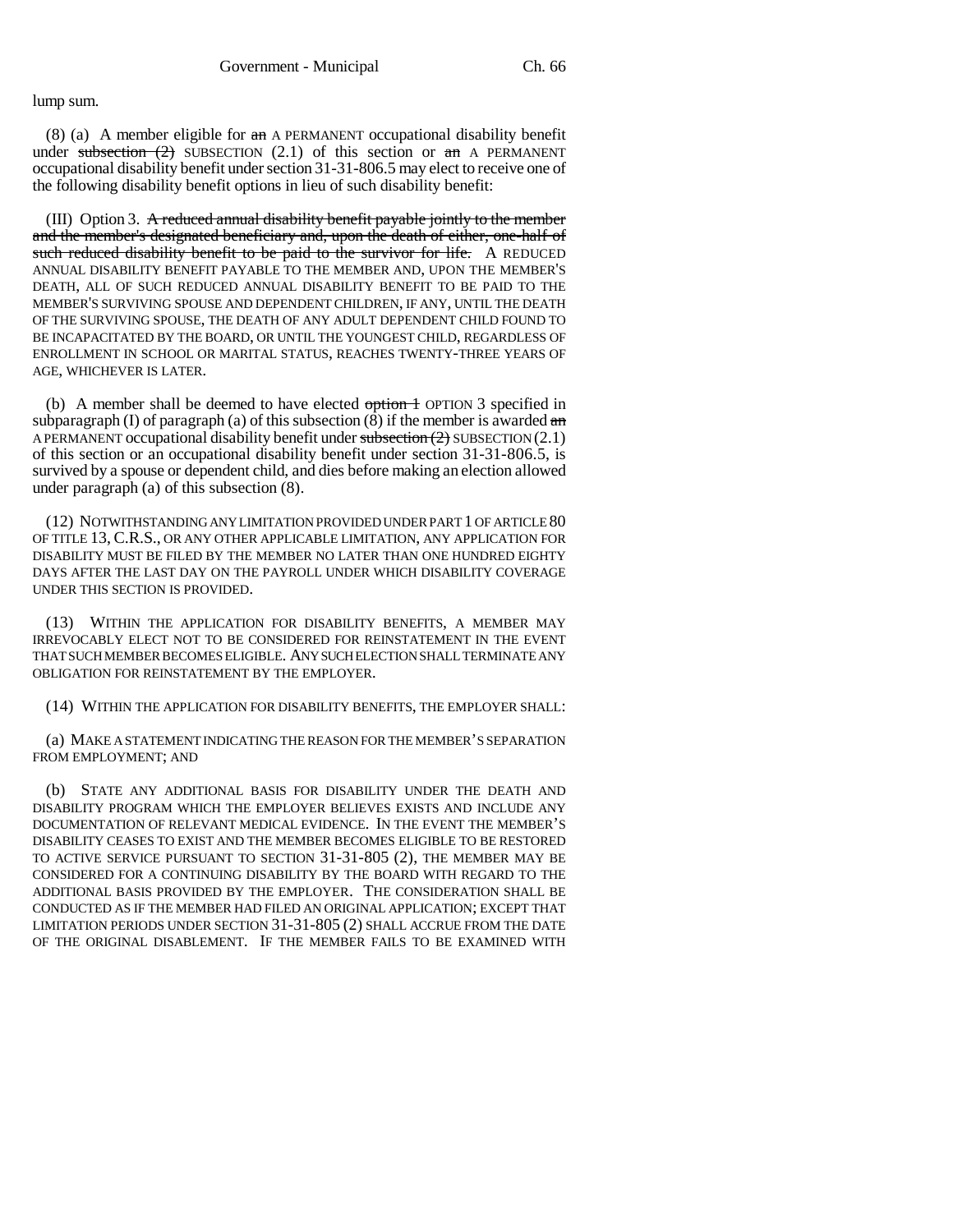REGARD TO THE ADDITIONAL BASIS, THE MEMBER SHALL BE ENTITLED TO NEITHER REINSTATEMENT NOR CONTINUING DISABILITY BENEFITS.

**SECTION 5.** 31-31-804 (1) (a), (1) (c), and (2), Colorado Revised Statutes, are amended to read:

**31-31-804. Reduction of disability benefits.** (1) (a) If a member has any earned income other than that provided by  $\alpha$  AN OCCUPATIONAL disability benefit award under section 31-31-803 or 31-31-806.5 and, if applicable, a workers' compensation award that provides a total income greater than an amount equal to one hundred percent of the base salary provided to an active member of the same rank at which the member retired, the AN OCCUPATIONAL disability benefit shall be reduced by twenty-five percent of the additional earned income. The reduction shall be made for income earned up to and including the calendar year in which the member attains age fifty-five. In calculating total income for purposes of this paragraph (a), the amount includable with respect to money purchase plan benefits that a member is eligible to receive shall be the same amount as calculated pursuant to subsection (2) of this section.

(c) Any member receiving  $\alpha$  AN OCCUPATIONAL disability benefit pursuant to section 31-31-803 or 31-31-806.5 shall file an annual report concerning any additional income earned up to and including the calendar year in which the member attains age fifty-five. If such member knowingly fails to file such report or files a fraudulent report, the disability benefit shall be discontinued.

(2) The benefits payable under section 31-31-803 or 31-31-806.5 to any member WHO IS OCCUPATIONALLY DISABLED PRIOR TO OCTOBER 1, 2002, IS PERMANENTLY OCCUPATIONALLY DISABLED, OR WHO IS TOTALLY DISABLED AND who at the time of the award of such benefits is a member of a money purchase plan pursuant to this article or article 30.5 of this title, including any department chief, who at the time of the award of such benefits has been exempted from the statewide defined benefit plan as permitted by section 31-31-401 (4), shall be reduced by an amount that is the actuarial equivalent of the benefits such member receives from any such money purchase plan, whether the benefits received from the money purchase plan are paid on a periodic basis or in a lump sum. No such reduction shall exceed the actuarial equivalent of money purchase plan benefits if such benefits had been funded at the same rate of contributions specified in section 31-31-402 (1) and (2) as is required for benefits under section 31-31-403.

**SECTION 6.** 31-31-805 (1), (2) (e), and (2) (h), Colorado Revised Statutes, are amended, and the said 31-31-805 (2) is further amended BY THE ADDITION OF A NEW PARAGRAPH, to read:

**31-31-805. Change in disability status - reexamination.** (1) At any time that a total disability, including an on-duty disability pursuant to section 31-31-806.5 (1), ceases to exist, based upon periodic reexamination as may be required by the board or based upon other evidence of ability to engage in substantial gainful activity, a member retired for such disability shall be declared PERMANENTLY occupationally disabled, and the benefits provided by section 31-31-803 (1) or 31-31-806.5 (1) shall be reduced to the level provided in section  $31-31-803$  (2) SECTION 31-31-803 (2.1). THE FIVE-YEAR LIMITATION ON INVESTIGATIONS CONTAINED IN SECTION 31-31-803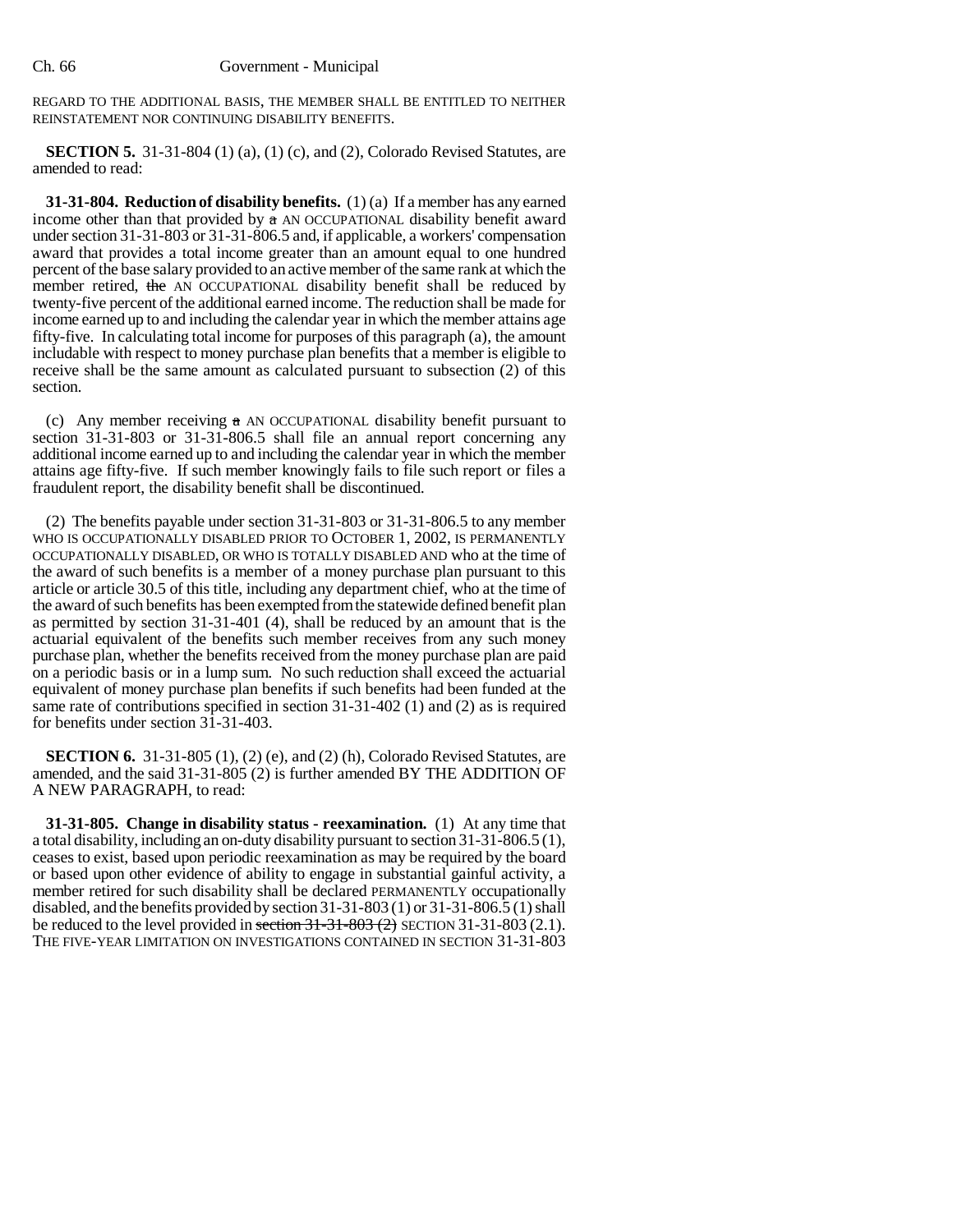(4) (b) SHALL NOT BE APPLICABLE TO THE ENFORCEMENT OF THIS SUBSECTION (1).

(2) (e) If a member refuses to accept the same or a position of equal base pay, the benefits provided by section  $31-31-803$  (2) SECTION 31-31-803 shall be discontinued, but a member shall not lose benefits if there is no such vacancy or if the member refuses to accept a position that is not the same or of equal base pay to the member's former position, or if the employer refuses to restore the member to active service, except as provided pursuant to paragraph (b) of this subsection (2).

(h) If the member refuses a vacancy in the same position the member held prior to retirement or in a position of equal base pay to the member's former position, the benefits provided by section  $31-31-803$  (2) SECTION 31-31-803 shall be discontinued. Except as otherwise provided pursuant to this subsection (2), if the employer refuses to allow a member who exercises such first right of refusal to fill the vacancy, the employer shall thereafter pay the cost of the benefits provided by section 31-31-803  $(2)$  SECTION 31-31-803.

(i) WHEN A TEMPORARY OCCUPATIONAL DISABILITY CEASES TO EXIST AND THE MEMBER IS RESTORED TO ACTIVE SERVICE WITH THE MEMBER'S EMPLOYER, A TRANSFER WILL BE MADE FROM THE STATEWIDE DEATH AND DISABILITY PLAN TO THE MEMBER'S NORMAL RETIREMENT PLAN IN THE AMOUNT OF SIXTEEN PERCENT OF THE MONTHLY BASE SALARY THAT THE MEMBER WAS BEING PAID AT THE TIME OF DISABILITY RETIREMENT, MULTIPLIED BY THE NUMBER OF MONTHS THE MEMBER RECEIVED TEMPORARY OCCUPATIONAL DISABILITY BENEFITS. THE MEMBER WILL RECEIVE SERVICE CREDIT FOR SUCH TRANSFER. A RESTORED MEMBER OF A LOCAL PLAN WHICH HAS A CONTRIBUTION RATE IN EXCESS OF SIXTEEN PERCENT SHALL HAVE THE DIFFERENCE BETWEEN THE AMOUNT TRANSFERRED AND THE AMOUNT THAT WOULD HAVE BEEN CONTRIBUTED AT THE EXCESS RATE, MADE UP BY AN ADDITIONAL CONTRIBUTION FROM THE EMPLOYER.

**SECTION 7.** 31-31-805 (3), Colorado Revised Statutes, is amended, and the said 31-31-805 is further amended BY THE ADDITION OF A NEW SUBSECTION, to read:

**31-31-805. Change in disability status - reexamination.** (2.5) WHEN A MEMBER ON TEMPORARY OCCUPATIONAL DISABILITY SATISFIES THE AGE AND SERVICE REQUIREMENTS FOR A NORMAL RETIREMENT, INCLUDING THE TIME THE MEMBER WAS ON TEMPORARY OCCUPATIONAL DISABILITY, A TRANSFER SHALL BE MADE FROM THE STATEWIDE DEATH AND DISABILITY PLAN TO THE MEMBER'S NORMAL RETIREMENT PLAN IN THE AMOUNT OF SIXTEEN PERCENT OF THE MONTHLY BASE SALARY THAT THE MEMBER WAS BEING PAID AT THE TIME OF DISABILITY RETIREMENT, MULTIPLIED BY THE NUMBER OF MONTHS THE MEMBER RECEIVED TEMPORARY OCCUPATIONAL DISABILITY BENEFITS. A MEMBER OF A LOCAL RETIREMENT PLAN WHICH HAS A CONTRIBUTION RATE IN EXCESS OF SIXTEEN PERCENT SHALL HAVE THE DIFFERENCE BETWEEN THE AMOUNT TRANSFERRED AND THE AMOUNT THAT WOULD HAVE BEEN CONTRIBUTED AT THE EXCESS RATE, MADE UP BY AN ADDITIONAL CONTRIBUTION FROM THE EMPLOYER. THE MEMBER SHALL THEN BE GRANTED A NORMAL RETIREMENT UNDER THE MEMBER'S NORMAL RETIREMENT PLAN AND THE TEMPORARY OCCUPATIONAL DISABILITY BENEFITS UNDER THE STATEWIDE DEATH AND DISABILITY PLAN SHALL TERMINATE.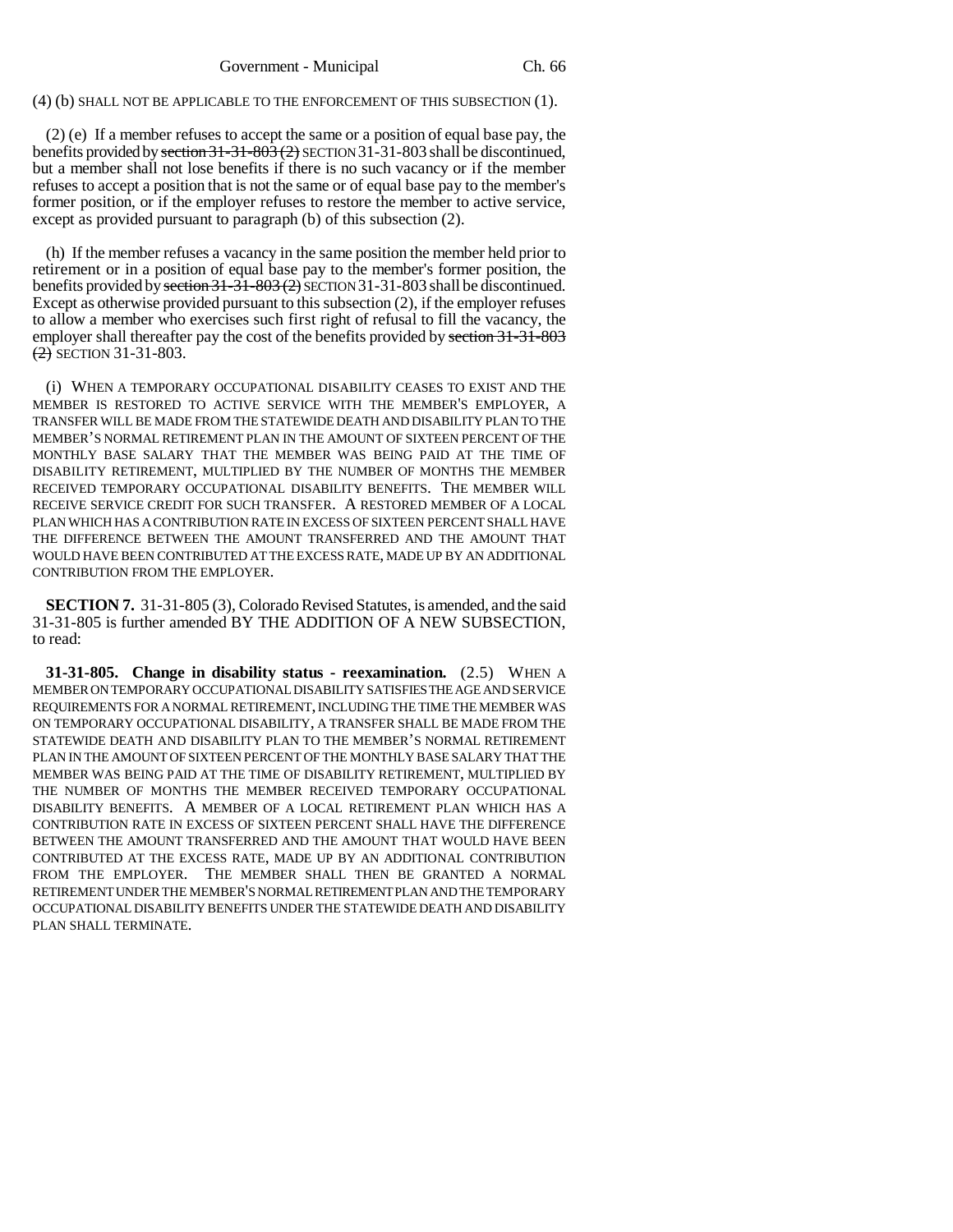### Ch. 66 Government - Municipal

(3) Within five years from the date of a board finding of occupational disability pursuant to subsection (1) of this section or section  $31-31-803(2)$  FROM THE DATE OF ORIGINAL DISABLEMENT PURSUANT TO SECTION 31-31-803 (2), (2.1), OR (2.2), a member retired for such disability may be declared totally disabled based upon periodic reexamination as ordered by the board in its discretion. If the member is declared totally disabled, the benefits provided by section  $31-31-803$  (2) SECTION 31-31-803 (2), (2.1), OR (2.2) shall be increased to the level provided in section 31-31-803 (1).

**SECTION 8.** 31-31-806, Colorado Revised Statutes, is amended to read:

**31-31-806. Disqualification upon reemployment.** If, subsequent to disability benefits being awarded to a member pursuant to the provisions of section 31-31-803 or 31-31-806.5, but prior to a decision of the board that an occupational disability ceases to exist pursuant to section 31-31-805 (2), a member is employed or reemployed in this state or any other jurisdiction, pursuant to either an agreement or court order, in a full-time salaried position that normally involves working at least one thousand six hundred hours in any given calendar year and the duties of which are directly involved with the provision of police or fire protection as determined by the board, the benefits provided pursuant to section 31-31-803 shall be discontinued. Any application for retirement for disability made by the member after such appointment or reinstatement shall be treated in all respects as a new application. THE FIVE-YEAR LIMITATION ON INVESTIGATIONS CONTAINED IN SECTION 31-31-803 (4) (b) SHALL NOT BE APPLICABLE TO THE ENFORCEMENT OF THIS SECTION.

**SECTION 9.** 31-31-806.5 (2), Colorado Revised Statutes, is amended to read:

**31-31-806.5. Disability benefits - on-duty.** (2) If the board determines that a member, who is otherwise eligible to apply for disability retirement benefits under section 31-31-803, is required to terminate the member's regular employment due to an occupational disability, as defined in section 31-31-801 (3), that is the result of an injury received while performing official duties or an occupational disease arising out of and in the course of the member's employment, the member is eligible for a disability benefit in an amount provided for in section  $31-31-803$  (2) SECTION 31-31-803.

**SECTION 10.** The introductory portion to 31-31-807 (1) (a) and 31-31-807 (1) (a) (II) (A),Colorado Revised Statutes, as they will become effective January 1, 2002, are amended, and the said 31-31-807 is further amended BY THE ADDITION OF A NEW SUBSECTION, to read:

**31-31-807. Death of member - survivor benefits.** (1) (a) If a member dies while in active service OR WHILE ON TEMPORARY OCCUPATIONAL DISABILITY UNDER SECTION 31-31-803 (2.2) and leaves a surviving spouse or dependent children, or both, one of the survivor benefits described in paragraph (b) of this subsection (1) shall be paid if the member:

(II) (A) Is not eligible for the normal retirement pension described in section 31-31-403 OR A LOCAL DEFINED BENEFIT RETIREMENT PENSION SELECTED PURSUANT TO SECTION 31-31-704; or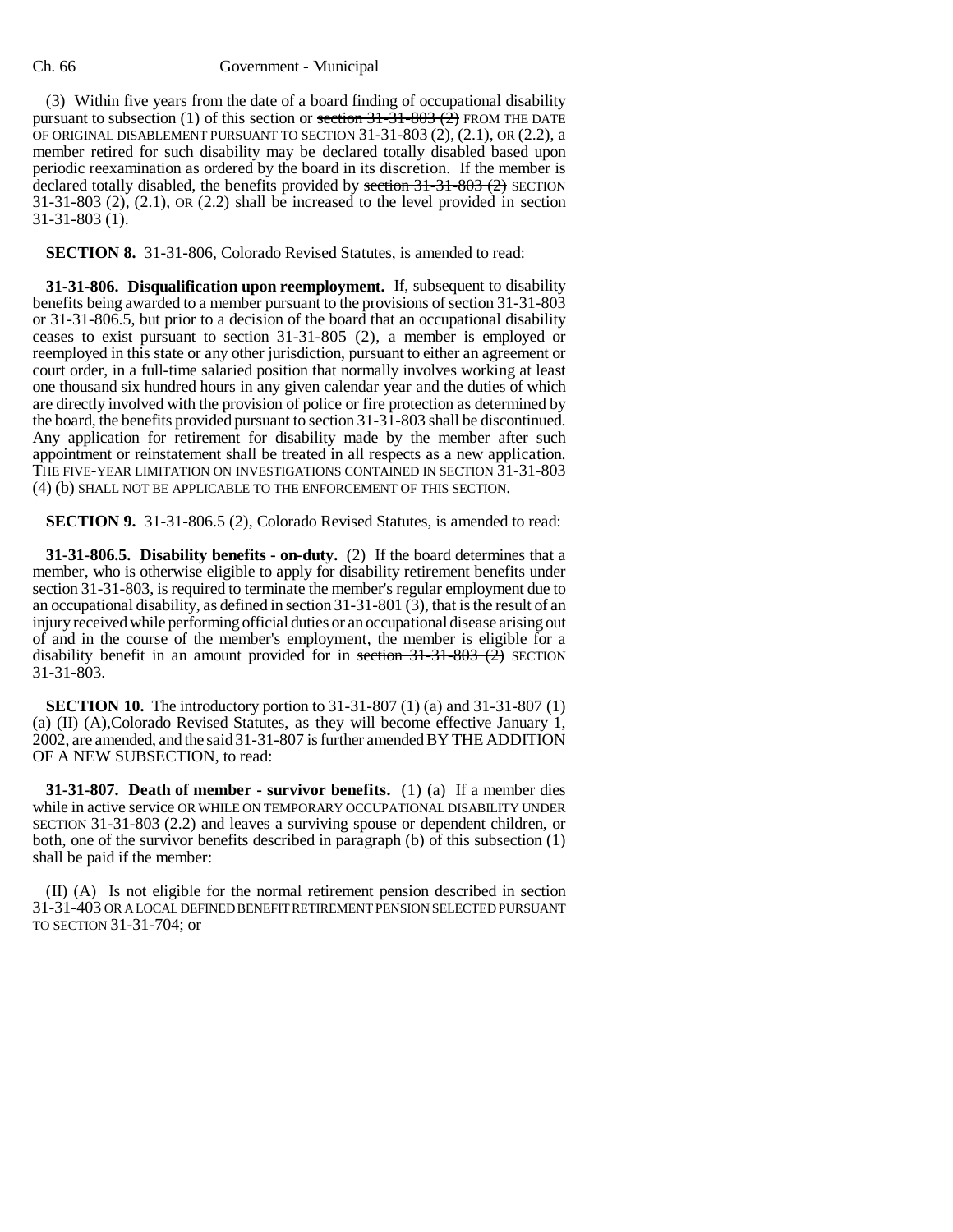(6) (a) THE SURVIVOR BENEFITS PAYABLE UNDER THE STATEWIDE DEATH AND DISABILITY PLAN ESTABLISHED IN THIS PART 8 SHALL BE REDETERMINED EFFECTIVE OCTOBER 1 EACH YEAR, AND SUCH REDETERMINED AMOUNT SHALL BE PAYABLE FOR THE FOLLOWING TWELVE MONTHS. TO BE ELIGIBLE FOR REDETERMINATION, SUCH BENEFITS SHALL HAVE BEEN PAID FOR AT LEAST TWELVE CALENDAR MONTHS PRIOR TO THE EFFECTIVE DATE OF REDETERMINATION. THE ANNUAL REDETERMINATION OF BENEFITS MADE PURSUANT TO THIS SECTION SHALL BE IN LIEU OF ANY OTHER ANNUAL COST OF LIVING ADJUSTMENT.

(b) FOR THE REDETERMINATION OF SURVIVOR BENEFITS PAYABLE PURSUANT TO THIS SECTION, THE AMOUNT OF THE BENEFIT ON THE EFFECTIVE DATE OF THE BENEFIT SHALL BE INCREASED BY A PERCENTAGE TO BE DETERMINED BY THE BOARD BUT NOT MORE THAN THREE PERCENT FOR EACH FULL YEAR CONTAINED IN THE PERIOD COMMENCING WITH THE EFFECTIVE DATE OF THE BENEFIT AND ENDING WITH THE EFFECTIVE DATE OF THE REDETERMINATION.

(c) THE COST OF THE ADJUSTMENT OF BENEFITS PROVIDED BY THIS SECTION SHALL BE FUNDED IN THE SAME MANNER AS OTHER BENEFITS ESTABLISHED BY THIS PART 8.

**SECTION 11.** The introductory portion to 31-31-807.5 (1) (a), 31-31-807.5 (1) (a) (II) (A), and the introductory portion to 31-31-807.5 (1) (b), Colorado Revised Statutes, as they will become effective January 1, 2002, are amended, and the said 31-31-807.5 (1) is further amended BY THE ADDITION OF A NEW PARAGRAPH, to read:

**31-31-807.5. Death of member - line-of-duty - survivor benefits.** (1) (a) If a member dies while in active service as the direct and proximate result of a personal injury sustained while performing official duties or as a result of an occupational disease arising out of and in the course of the member's employment, AND IF SUCH MEMBER QUALIFIES FOR LINE-OF-DUTY STATUS UNDER SECTION 101 (h) OF THE FEDERAL "INTERNAL REVENUE CODE OF 1986", AS AMENDED, and leaves a surviving spouse or dependent children, or both, one of the survivor benefits described in EITHER paragraph (b) OR (c) of this subsection  $(1)$  shall be paid if the member:

(II) (A) Is not eligible for the normal retirement pension described in section 31-31-403 OR A LOCAL DEFINED BENEFIT RETIREMENT PENSION SELECTED PURSUANT TO SECTION 31-31-704; or

(b) EXCEPT AS OTHERWISE PROVIDED IN PARAGRAPH (c) OF THIS SUBSECTION (1), one of the following survivor benefits shall be paid if the requirements of paragraph (a) of this subsection (1) are satisfied:

(c) FOR SURVIVORS WHO BECOME ELIGIBLE FOR SURVIVOR BENEFITS ON OR AFTER OCTOBER 15, 2002, ONE OF THE FOLLOWING SURVIVOR BENEFITS SHALL BE PAID IF THE REQUIREMENTS OF PARAGRAPH (a) OF THIS SUBSECTION (1) ARE SATISFIED:

(I) THE MONTHLY BENEFIT WHEN THERE IS A SURVIVING SPOUSE, EITHER WITH OR WITHOUT CHILDREN, SHALL BE SEVENTY PERCENT OF THE MONTHLY BASE SALARY BEING PAID TO SUCH MEMBER IMMEDIATELY PRECEDING DEATH.

(II) THE MONTHLY BENEFIT WHEN THERE IS NO SURVIVING SPOUSE BUT A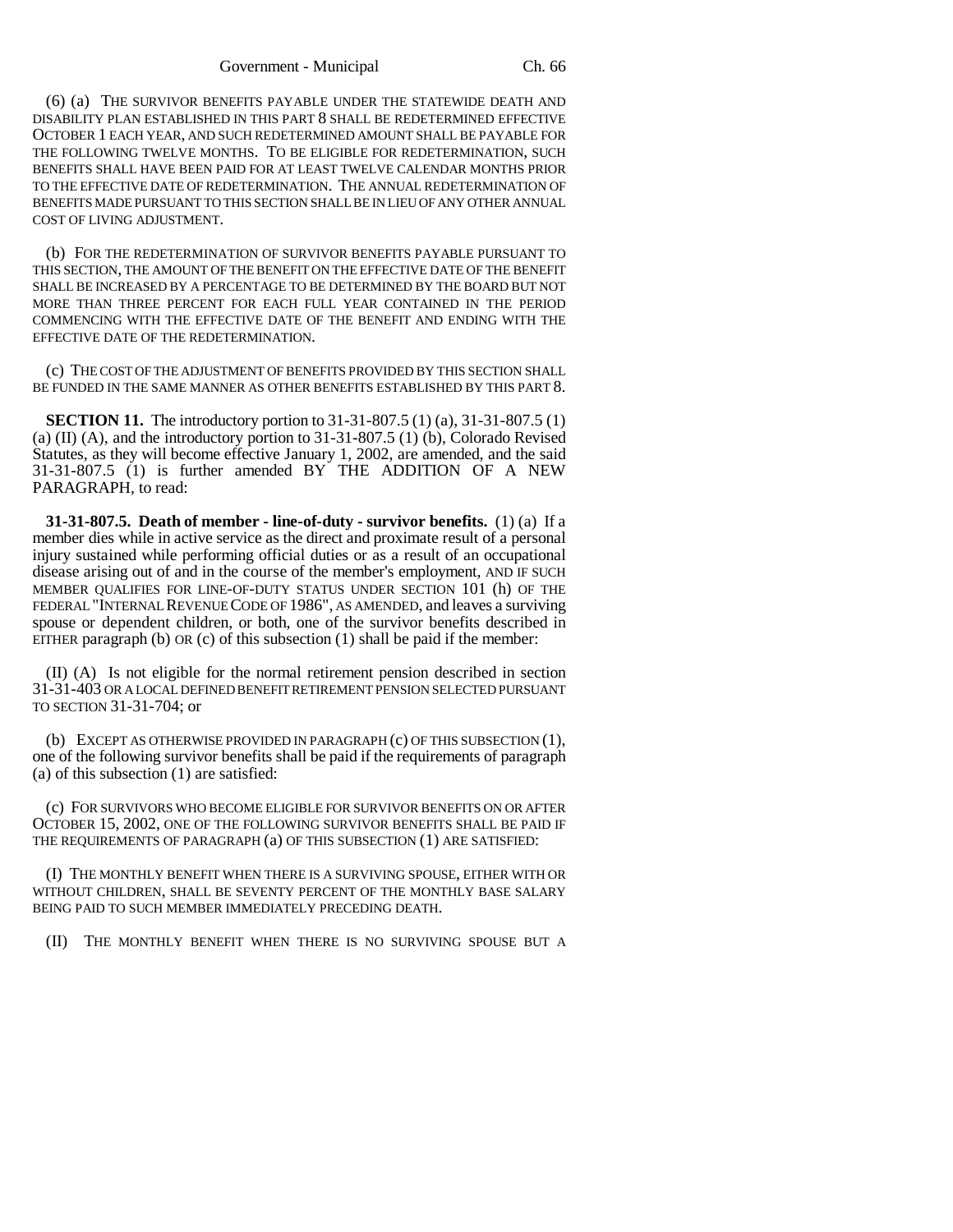SURVIVING CHILD OR CHILDREN SHALL BE:

(A) SEVENTY PERCENT OF THE MONTHLY BASE SALARY BEING PAID TO SUCH MEMBER IMMEDIATELY PRIOR TO DEATH IF THE CHILD OR CHILDREN WERE LIVING IN THE MEMBER'S HOME AT THE TIME OF THE MEMBER'S DEATH; OR

(B) FORTY PERCENT OF THE MONTHLY BASE SALARY BEING PAID TO SUCH MEMBER IMMEDIATELY PRIOR TO DEATH FOR ONE CHILD AND FIFTEEN PERCENT FOR EACH ADDITIONAL CHILD; EXCEPT THAT THE TOTAL BENEFIT RECEIVED SHALL NOT BE GREATER THAN SEVENTY PERCENT OF THE MONTHLY BASE SALARY IF THE CHILD OR CHILDREN WERE NOT LIVING IN THE MEMBER'S HOME AT THE TIME OF THE MEMBER'S DEATH.

**SECTION 12.** 31-31-807.5 (5), (6), and (7), Colorado Revised Statutes, as they will become effective January 1, 2002, are amended, and the said 31-31-807.5 is further amended BY THE ADDITION OF THE FOLLOWING NEW SUBSECTIONS, to read:

**31-31-807.5. Death of member - line-of-duty - survivor benefits.** (1.5) (a) ON OR AFTER OCTOBER 1, 2001, IF A MEMBER DIES WHILE IN ACTIVE SERVICE AS THE DIRECT AND PROXIMATE RESULT OF A PERSONAL INJURY SUSTAINED WHILE PERFORMING OFFICIAL DUTIES OR AS A RESULT OF AN OCCUPATIONAL DISEASE ARISING OUT OF AND IN THE COURSE OF THE MEMBER'S EMPLOYMENT, AND IF SUCH MEMBER QUALIFIES FOR LINE-OF-DUTY STATUS UNDER SECTION 101 (h) OF THE FEDERAL "INTERNAL REVENUE CODE OF 1986", AS AMENDED, AND LEAVES A SURVIVING SPOUSE OR DEPENDENT CHILDREN, OR BOTH, ONE OF THE SURVIVOR BENEFITS DESCRIBED IN PARAGRAPH (b) OF THIS SUBSECTION (1.5) SHALL BE PAID IF THE MEMBER:

(I) IS ELIGIBLE FOR A NORMAL RETIREMENT PENSION UNDER AN OLD HIRE PENSION ESTABLISHED PURSUANT TO ARTICLE 30.5 OF THIS TITLE THAT PROVIDES FOR POSTRETIREMENT SURVIVOR BENEFITS TO A SPOUSE AND DEPENDENT CHILDREN IN THE EVENT THE MEMBER DIES IN ACTIVE SERVICE WHILE ELIGIBLE FOR NORMAL RETIREMENT;

(II) IS ELIGIBLE FOR THE NORMAL RETIREMENT PENSION DESCRIBED IN SECTION 31-31-403 OR A LOCAL DEFINED BENEFIT RETIREMENT PENSION SELECTED PURSUANT TO SECTION 31-31-704 (3); OR

(III) HAS REACHED AGE FIFTY-FIVE WITH TWENTY-FIVE YEARS OF ACCUMULATED SERVICE AS A MEMBER AND IS A PARTICIPANT UNDER THE STATEWIDE MONEY PURCHASE PLAN PURSUANT TO PART 5 OF THIS ARTICLE OR UNDER A LOCAL MONEY PURCHASE PLAN.

(b) ONE OF THE FOLLOWING SURVIVOR BENEFITS SHALL BE PAID IF THE REQUIREMENTS OF PARAGRAPH (a) OF THIS SUBSECTION (1.5) ARE SATISFIED AND IF THE SURVIVOR BENEFIT CURRENTLY RECEIVED PURSUANT TO SUBPARAGRAPH (I),(II), OR (III) OF PARAGRAPH (a) OF THIS SUBSECTION (1.5) IS LESS THAN SEVENTY PERCENT OF THE MONTHLY BASE SALARY BEING PAID TO THE MEMBER IMMEDIATELY PRECEDING DEATH: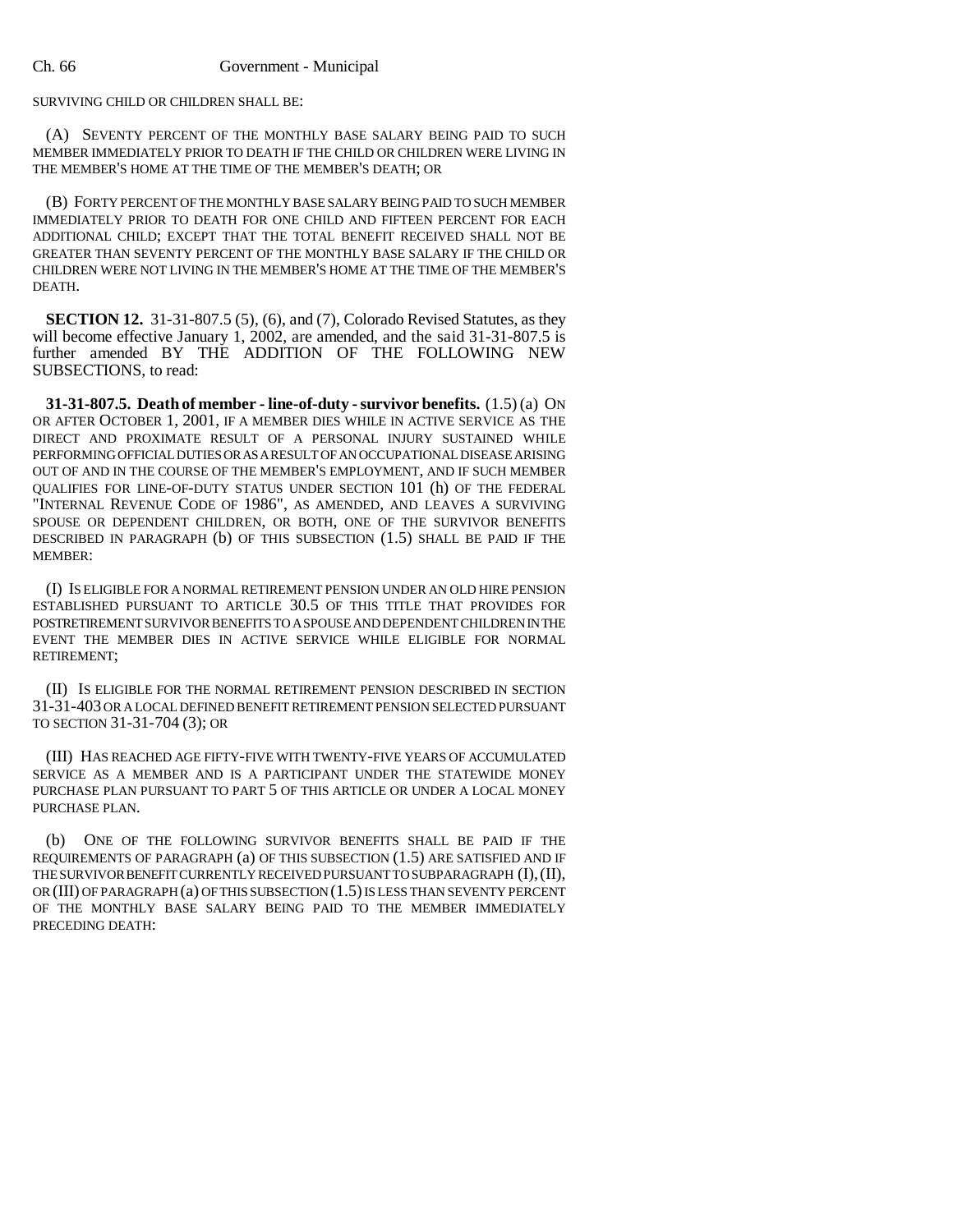(I) THE MONTHLY BENEFIT TO BE PAID IN ADDITION TO THE MONTHLY RETIREMENT BENEFIT OTHERWISE PAYABLE WHEN THERE IS A SURVIVING SPOUSE, EITHER WITH OR WITHOUT CHILDREN, SHALL BE THE DIFFERENCE BETWEEN SEVENTY PERCENT OF THE MONTHLY BASE SALARY PAID TO SUCH MEMBER IMMEDIATELY PRECEDING DEATH AND THE AMOUNT PAYABLE PURSUANT TO BENEFITS RECEIVED UNDER THE PLAN IDENTIFIED IN SUBPARAGRAPH (I), (II), OR (III) OF PARAGRAPH (a) OF THIS SUBSECTION  $(1.5)$ .

(II) THE MONTHLY BENEFIT TO BE PAID IN ADDITION TO THE MONTHLY RETIREMENT BENEFIT OTHERWISE PAYABLE WHEN THERE IS NO SURVIVING SPOUSE BUT THERE IS A SURVIVING CHILD OR CHILDREN SHALL BE:

(A) IF THE CHILD OR CHILDREN WERE LIVING IN THE MEMBER'S HOME AT THE TIME OF THE MEMBER'S DEATH, THE DIFFERENCE BETWEEN SEVENTY PERCENT OF THE MONTHLY BASE SALARY BEING PAID TO SUCH MEMBER IMMEDIATELY PRECEDING DEATH AND THE AMOUNT PAYABLE PURSUANT TO BENEFITS RECEIVED UNDER THE PLAN IDENTIFIED IN SUBPARAGRAPH (I), (II), OR (III) OF PARAGRAPH (a) OF THIS SUBSECTION (1.5); OR

(B) IF THE CHILD OR CHILDREN WERE NOT LIVING IN THE MEMBER'S HOME AT THE TIME OF THE MEMBER'S DEATH, THE SUM OF FORTY PERCENT OF THE MONTHLY BASE SALARY BEING PAID TO SUCH MEMBER IMMEDIATELY PRIOR TO DEATH FOR THE FIRST CHILD PLUS FIFTEEN PERCENT FOR EACH ADDITIONAL CHILD, THE TOTAL OF WHICH SHALL NOT BE GREATER THAN SEVENTY PERCENT OF THE MONTHLY BASE SALARY LESS THE AMOUNT PAYABLE PURSUANT TO BENEFITS RECEIVED UNDER THE PLAN IDENTIFIED IN SUBPARAGRAPH (I), (II), OR (III) OF PARAGRAPH (a) OF THIS SUBSECTION  $(1.5)$ .

(5) (a) When there is a surviving spouse and one dependent child residing in a separate household from the surviving spouse, the surviving spouse shall receive twenty-five percent TWO-THIRDS of the monthly base salary BENEFIT and the child shall receive the balance of the benefit pursuant to subparagraph  $(H)$  of paragraph  $(b)$ of subsection  $(1)$  SUBSECTION  $(1)$  OR  $(1.5)$  of this section.

(b) When there is a surviving spouse and two or more dependent children residing in a separate household from the surviving spouse, the surviving spouse shall receive twenty-five FIFTY percent of the monthly base salary BENEFIT and the children shall receive the balance of the benefit pursuant to subparagraph (III) of paragraph (b) of subsection  $(1)$  SUBSECTION  $(1)$  OR  $(1.5)$  of this section.

(c) Upon the termination of the benefit payable to the child or children pursuant to paragraph (a) or (b) of this subsection (5), the surviving spouse shall receive the ENTIRE benefit pursuant to subparagraph  $(I)$  of paragraph  $(b)$  of subsection  $(I)$ SUBSECTION  $(1)$  OR  $(1.5)$  of this section.

(6) In the event that a survivor benefit is payable for the benefit of more than one dependent child of the member pursuant to subparagraph  $(HI)$ ,  $(HV)$ , or  $(V)$  of paragraph (b) of subsection (1) SUBSECTION (1) OR  $(1.5)$  of this section and the dependent children reside in separate households from each other, the CHILDREN'S benefit shall be divided equally among the children.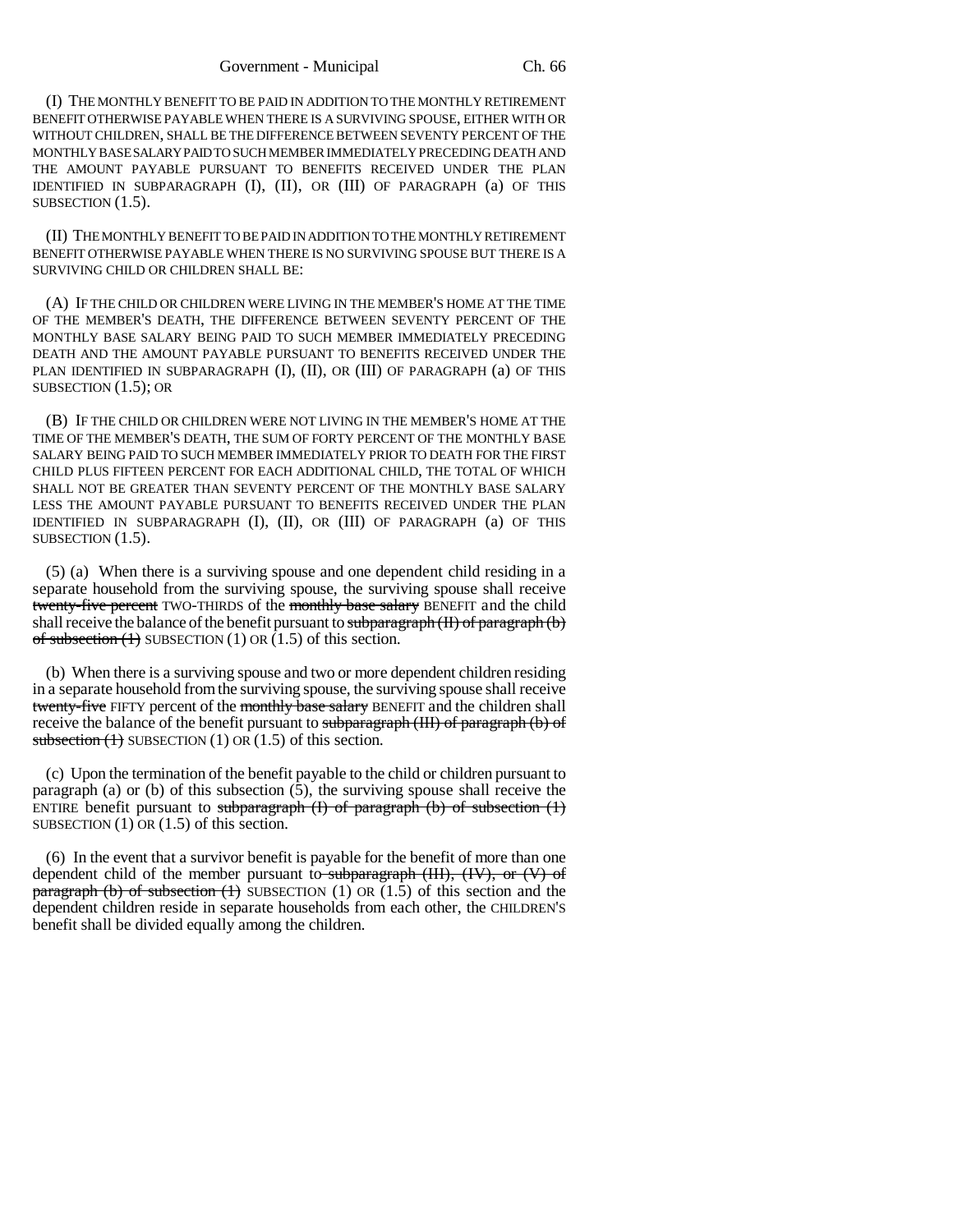### Ch. 66 Government - Municipal

(7) Any surviving spouse or dependent child receiving benefits pursuant to subparagraph (I) or (VI) of paragraph (b) of subsection (1) of this section prior to January 1, 2002, shall receive any increased benefit established in subparagraph (I) or (VI) of paragraph (b) of subsection  $(1)$  of this section on January 1, 2002, as applicable.

(8) IF A MEMBER DIES WHILE IN ACTIVE SERVICE AS THE DIRECT AND PROXIMATE RESULT OF A PERSONAL INJURY SUSTAINED WHILE PERFORMING OFFICIAL DUTIES OR AS A RESULT OF AN OCCUPATIONAL DISEASE ARISING OUT OF AND IN THE COURSE OF THE MEMBER'S EMPLOYMENT AND OTHERWISE QUALIFIES FOR BENEFITS UNDER SUBSECTION (1.5) OF THIS SECTION, BUT FALLS WITHIN ONE OR MORE OF THE EXCEPTIONS SPECIFIED IN SECTION 101 (h) (2) OF THE FEDERAL "INTERNAL REVENUE CODE OF 1986", AS AMENDED, AND LEAVES A SURVIVING SPOUSE OR DEPENDENT CHILDREN, OR BOTH, SAID SURVIVORS SHALL:

(a) RECEIVE BENEFITS AS ALLOWED UNDER SECTION 31-31-807; OR

(b) RECEIVE BENEFITS AS ALLOWED UNDER THE MEMBER'S NORMAL RETIREMENT PLAN.

**SECTION 13.** 31-31-808 (2), Colorado Revised Statutes, is amended to read:

**31-31-808. Reduction of survivor benefits.** (2) The benefits payable under sections 31-31-807 and 31-31-807.5 to the surviving spouse and dependent children of any member who are also receiving payments from the member's separate retirement account pursuant to section 31-31-406 OR A LOCAL DEFINED BENEFIT RETIREMENT PENSION SELECTED PURSUANT TO SECTION 31-31-704, shall be reduced by an amount that is the actuarial equivalent of the benefits such surviving spouse and dependent children receive from the separate retirement account, whether the benefits received from the account are paid on a periodic basis or in a lump sum.

**SECTION 14.** Part 8 of article 31 of title 31, Colorado Revised Statutes, is amended BY THE ADDITION OF A NEW SECTION to read:

**31-31-812. Military leave of absence.** (1) AUTHORIZED LEAVE OF ABSENCE SHALL INCLUDE LEAVE FOR MILITARY SERVICE AS ALLOWED BY THE BOARD. THE BOARD SHALL ADOPT RULES REGARDING AUTHORIZED LEAVE OF ABSENCE FOR MILITARY SERVICE, INCLUDING, BUT NOT LIMITED TO:

(a) LIMITS ON THE LENGTH OF THE TERM OF THE LEAVE OF ABSENCE;

(b) ASSESSMENT OF COSTS FOR COVERAGE DURING THE LEAVE OF ABSENCE; AND

(c) ANY OTHER MATTER THAT THE BOARD DEEMS NECESSARY FOR COVERAGE UNDER THE STATEWIDE DEATH AND DISABILITY PLAN.

(2) THE BENEFITS PAYABLE TO THE MEMBER, THE SURVIVING SPOUSE OF THE MEMBER, AND THE DEPENDENT CHILDREN OF THE MEMBER PURSUANT TO THIS PART 8 SHALL BE REDUCED BY AN AMOUNT THAT IS THE ACTUARIAL EQUIVALENT OF ANY MILITARY BENEFIT RECEIVED AS A RESULT OF THE DEATH OR DISABILITY OF A MEMBER WHILE ON AUTHORIZED LEAVE FOR MILITARY SERVICE WHETHER THE BENEFITS ARE